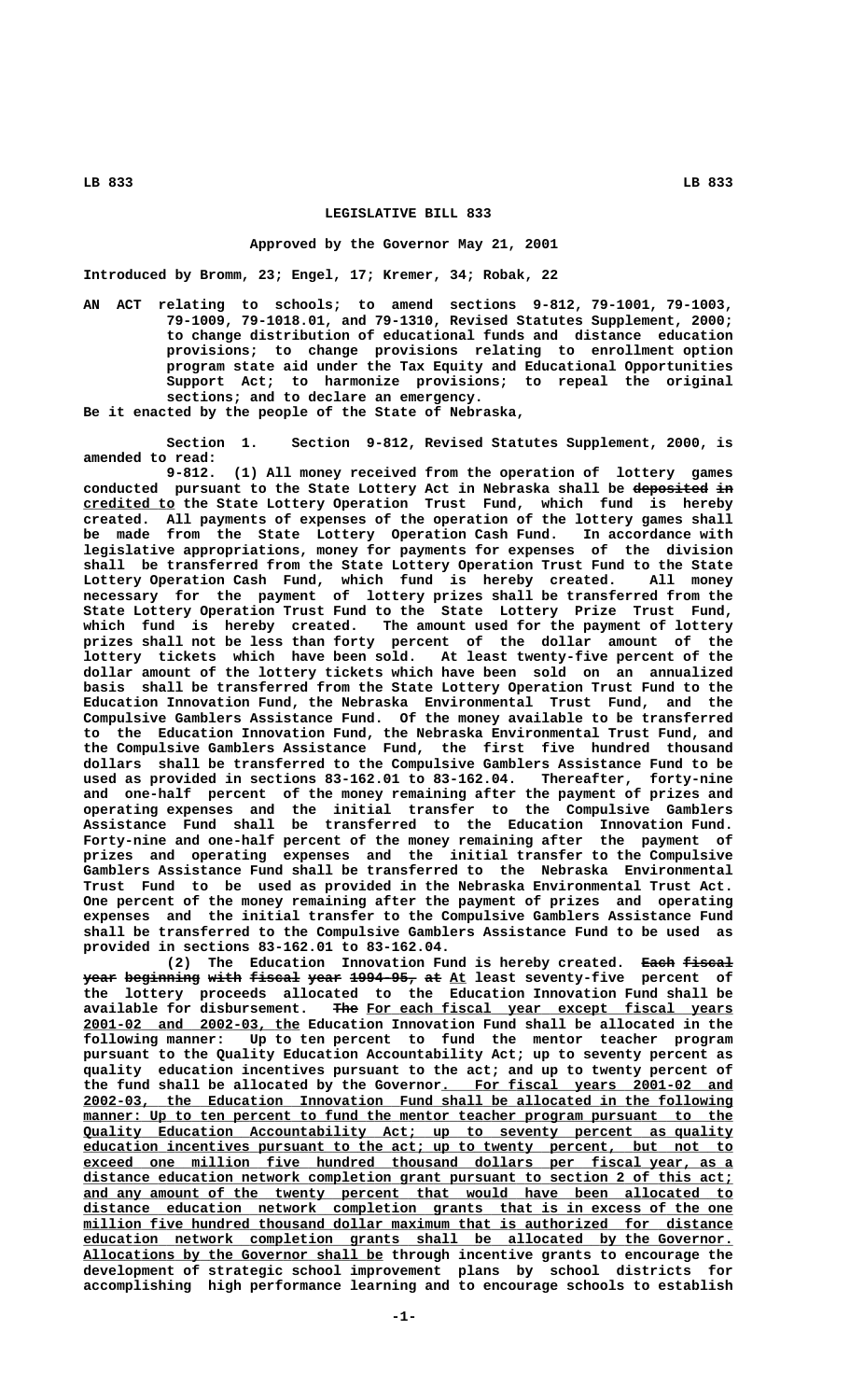**innovations in programs or practices that result in restructuring of school organization, school management, and instructional programs which bring about improvement in the quality of education. Such incentive grants allocated by the Governor are intended to provide selected school districts, teachers or groups of teachers, nonprofit educational organizations, educational service units, or cooperatives funding for the allowable costs of implementing pilot projects and model programs.**

**From the funds allocated by the Governor, minigrants shall be available to school districts to support the development of strategic school improvement plans which shall include statements of purposes and goals for the districts. The plans shall also include the specific statements of improvement or strategic initiatives designed to improve quality learning for every student.**

**In addition to the minigrants granted for the development of strategic school improvement plans, school districts with annual budget expenditures of three hundred fifty thousand dollars or less are eligible for minigrants from the funds allocated by the Governor for the purposes allowed in subdivisions (2)(a) through (q) of this section. The amount of this type of minigrant shall not exceed five thousand dollars. The school district shall present a curriculum support plan with its application for the grant. The curriculum support plan must show how the district is working to achieve one or more of the allowed purposes and how the grant will be used to directly advance the plan to achieve one or more of these purposes. The plan must be signed by the school administrator and a school board representative. The application for the grant shall be brief. The Excellence in Education Council shall select the recipients of this type of minigrant and shall administer such minigrants.**

**From the funds allocated by the Governor, major competitive grants shall be available to support innovative programs which are directly related to the strategic school improvement plans. The development of a strategic school improvement plan by a school district shall be required before a grant is awarded. Annual reports shall be made by program recipients documenting the effectiveness of the program in improving the quality of education as designed in the strategic school improvement plans. Special consideration shall be given to plans which contain public or private matching funds and cooperative agreements, including agreements for in-kind services. Purposes for which such major competitive grants would be offered shall include:**

**(a) Professional staff development programs to provide funds for teacher and administrator training and continuing education to upgrade teaching and administrative skills;**

**(b) The development of strategic school improvement plans by school districts;**

**(c) Educational technology assistance to public schools for the purchase and operation of computers, telecommunications equipment and services, and other forms of technological innovation which may enhance classroom teaching, instructional management, and districtwide administration.\_ Telecommunications pursuant to the state's goal of ensuring that all \_\_\_\_\_\_\_\_\_\_\_\_\_\_\_\_\_\_ ———————— —— ——— ——————— ———— —— ———————— ———— —— kindergarten through grade twelve public school districts or affiliated school ———————————— ——————— ————— —————— —————— —————— ————————— —— —————————— ————— systems have a direct connection to a statewide public computer information ——————— ———— — —————— —————————— —— — ————————— —————— ———————— —————————— network by June 30, 2000. The telecomputing equipment and services needed to ——————— —— ———— ——— ————— ——— ————————————— ————————— ——— ———————— —————— — meet this goal may be funded under this subsection, sections 79-1241.01, ———— ———— ———— ——— —— —————— ————— ———— ——————————— ———————— ——————————— 79-1243, and 79-1310, or any combination of such subsection and sections. ———————— ——— ———————— —— ——— ——————————— —— ———— —————————— ——— ————————**  $f$  **5uch telecommunications** equipment, services, and forms of technical innovation shall be approved by the State Department of Education only after review by **the technical panel created in section 86-1511;**

**(d) An educational accountability program to develop an educational indicators system to measure the performance and outcomes of public schools and to ensure efficiency in operations;**

**(e) Alternative programs for students, including underrepresented groups, at-risk students, and dropouts;**

**(f) Programs that demonstrate improvement of student performance against valid national and international achievement standards;**

**(g) Early childhood and parent education which emphasizes child development;**

**(h) Programs using decisionmaking models that increase involvement of parents, teachers, and students in school management;**

**(i) Increased involvement of the community in order to achieve increased confidence in and satisfaction with its schools;**

**(j) Development of magnet or model programs designed to facilitate desegregation;**

**(k) Programs that address family and social issues impairing the learning productivity of students;**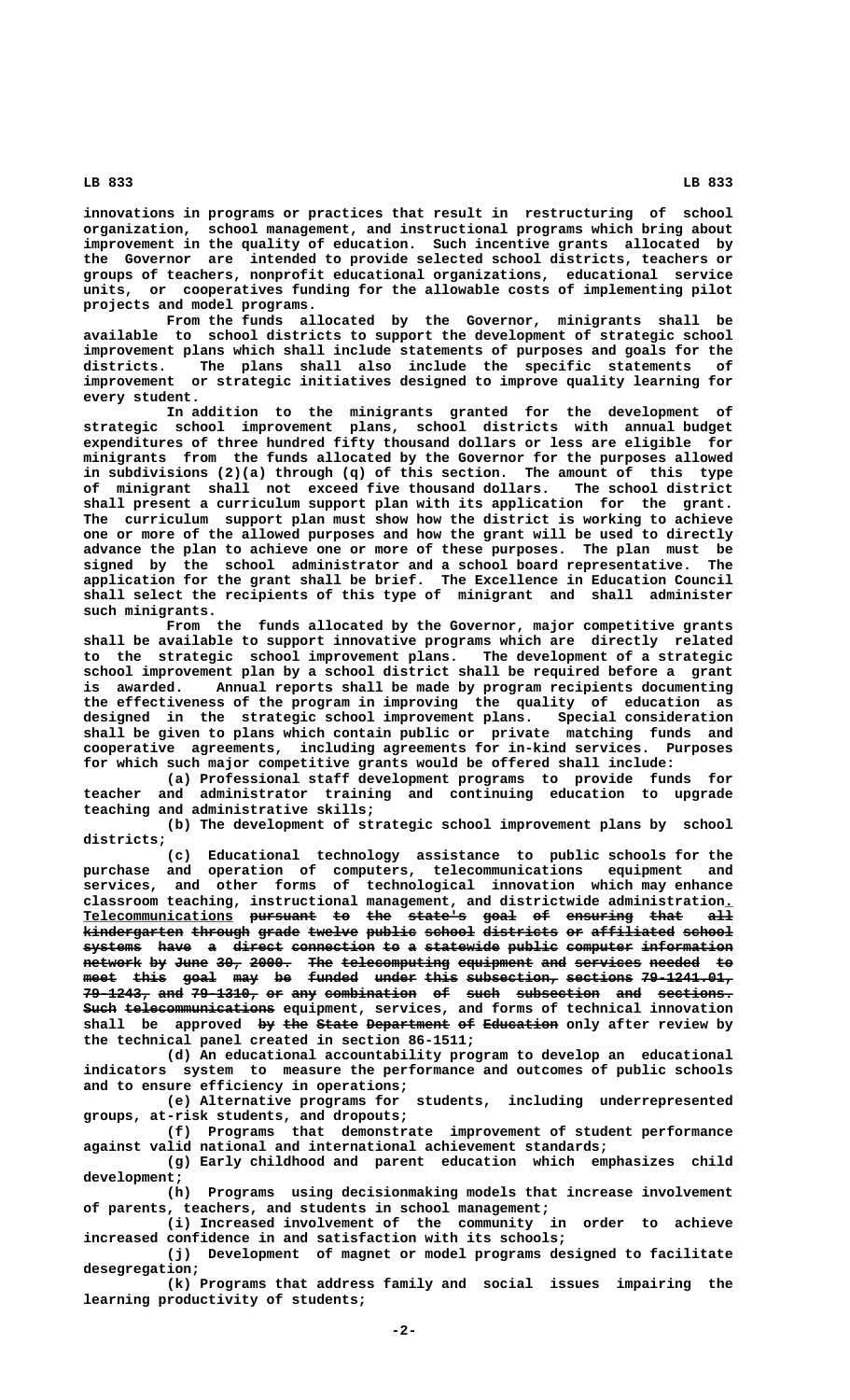**(l) Programs enhancing critical and higher-order thinking capabilities;**

**(m) Programs which produce the quality of education necessary to guarantee a competitive work force;**

**(n) Programs designed to increase productivity of staff and students through innovative use of time;**

**(o) Training programs designed to benefit teachers at all levels of education by increasing their ability to work with educational technology in the classroom;**

**(p) Approved accelerated or differentiated curriculum programs under sections 79-1106 to 79-1108.03; and**

**(q) Programs for children from birth to age twenty-one years with disabilities receiving special education under the Special Education Act and children from birth to age twenty-one years needing support services as defined in section 79-1125.01, which programs demonstrate improved outcomes for children from birth to age twenty-one years through emphasis on prevention and collaborative planning.**

**The Governor shall establish the Excellence in Education Council. The Governor shall appoint eleven members to the council including representatives of educational organizations, postsecondary educational institutions, the business community, and the general public, members of school boards and parent education associations, school administrators, and at least four teachers who are engaged in classroom teaching. The State Department of Education shall provide staff support for the council to administer the Education Innovation Fund, including the Quality Education Accountability Act. The council shall have the following powers and duties:**

(i) In consultation with the <del>State Department of Education</del>  **\_\_\_\_\_\_\_\_\_\_ department, develop and publish criteria for the awarding of incentive grants allocated by the Governor for programs pursuant to this subsection, including minigrants;**

**(ii) Provide recommendations to the Governor regarding the selection of projects to be funded and the distribution and duration of project funding;\_**  $\begin{array}{llllll} \text{\textbf{ \texttt{--}}\textbf{--}} & \text{\textbf{--}} & \text{\textbf{--}} & \text{\textbf{--}} \\ \text{\textbf{--}} & \text{\textbf{--}} & \text{\textbf{--}} & \text{\textbf{--}} & \text{\textbf{--}} & \text{\textbf{--}} \end{array} \text{\textbf{--}} & \text{\textbf{--}} & \text{\textbf{--}} & \text{\textbf{--}} & \text{\textbf{--}} & \text{\textbf{--}} & \text{\textbf{--}} & \text{\textbf{--}} \\ \text{\textbf{--}} & \text{\textbf{--}} & \text{\textbf{--}} & \text{\textbf{--}} &$ **council shall also provide recommendations to the Nebraska Information ——————— ————— ———— ——————— ——————————————— —— ——— ———————— ———————————** Technology Commission for its review and recommendations to the Governor,

**(iii) Establish standards, formats, procedures, and timelines for the successful implementation of approved programs funded by incentive grants allocated by the Governor from the Education Innovation Fund;**

**(iv) Assist school districts in determining the effectiveness of the innovations in programs and practices and measure the subsequent degree of improvement in the quality of education;**

**(v) Consider the reasonable distribution of funds across the state and all classes of school districts;**

**(vi) Carry out its duties pursuant to the Quality Education Accountability Act; and**

**(vii) Provide annual reports to the Governor concerning programs funded by the fund. Each report shall include the number of applicants and approved applicants, an overview of the various programs, objectives, and anticipated outcomes, and detailed reports of the cost of each program.**

**To assist the council in carrying out its duties, the State Board of Education shall, in consultation with the council, adopt and promulgate rules and regulations establishing criteria, standards, and procedures regarding the selection and administration of programs funded from the Education Innovation Fund, including the Quality Education Accountability Act.**

**(3) Recipients of incentive grants allocated by the Governor from the Education Innovation Fund shall be required to provide, upon request, such data relating to the funded programs and initiatives as the Governor deems necessary.**

**(4) Any money in the State Lottery Operation Trust Fund, the State Lottery Operation Cash Fund, the State Lottery Prize Trust Fund, or the Education Innovation Fund available for investment shall be invested by the state investment officer pursuant to the Nebraska Capital Expansion Act and the Nebraska State Funds Investment Act.**

**(5) Unclaimed prize money on a winning lottery ticket shall be retained for a period of time prescribed by rules and regulations. If no claim is made within such period, the prize money shall be used at the discretion of the Tax Commissioner for any of the purposes prescribed in this section.**

 **\_\_\_\_\_\_\_\_\_\_\_\_\_\_\_\_\_\_\_\_\_\_\_\_\_\_\_\_\_\_\_\_\_\_\_\_\_\_\_\_\_\_\_\_\_\_\_\_\_\_\_\_\_\_\_\_\_\_\_ Sec. 2. (1) For fiscal years 2001-02 and 2002-03, the Excellence in \_\_\_\_\_\_\_\_\_\_\_\_\_\_\_\_\_\_\_\_\_\_\_\_\_\_\_\_\_\_\_\_\_\_\_\_\_\_\_\_\_\_\_\_\_\_\_\_\_\_\_\_\_\_\_\_\_\_\_\_\_\_\_\_\_\_\_\_\_\_\_\_\_\_\_\_\_\_ Education Council shall grant up to twenty percent of the Education Innovation** Fund, not to exceed one million five hundred thousand dollars per fiscal year,  **\_\_\_\_\_\_\_\_\_\_\_\_\_\_\_\_\_\_\_\_\_\_\_\_\_\_\_\_\_\_\_\_\_\_\_\_\_\_\_\_\_\_\_\_\_\_\_\_\_\_\_\_\_\_\_\_\_\_\_\_\_\_\_\_\_\_\_\_\_\_\_\_\_\_\_\_\_\_ to a grantee for a distance education network completion grant. The distance**

 **LB 833 LB 833**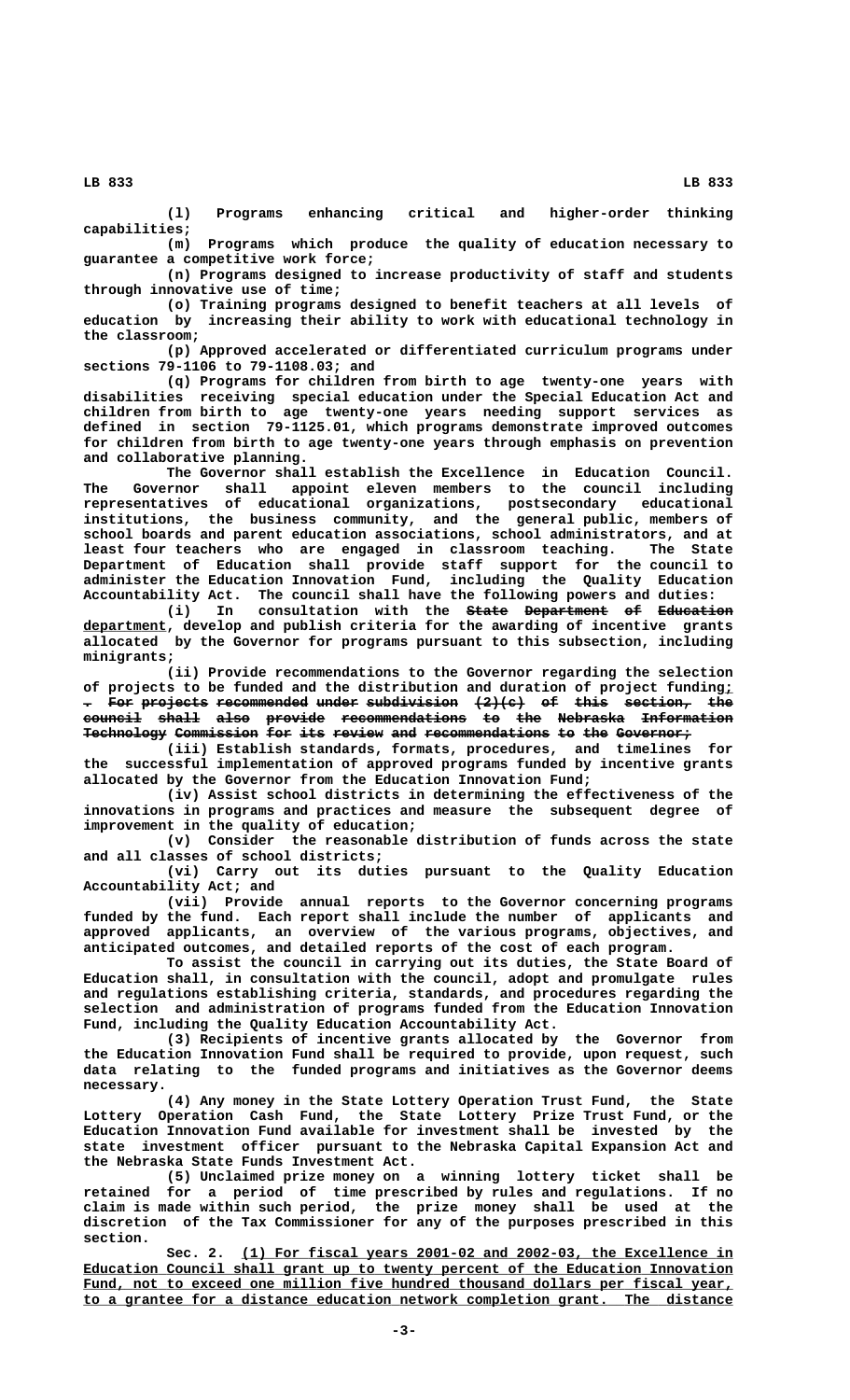**\_\_\_\_\_\_\_\_\_\_\_\_\_\_\_\_\_\_\_\_\_\_\_\_\_\_\_\_\_\_\_\_\_\_\_\_\_\_\_\_\_\_\_\_\_\_\_\_\_\_\_\_\_\_\_\_\_\_\_\_\_\_\_\_\_\_\_\_\_\_\_\_\_\_\_\_\_\_ education network completion grant shall fund engineering, equipment, and \_\_\_\_\_\_\_\_\_\_\_\_\_\_\_\_\_\_\_\_\_\_\_\_\_\_\_\_\_\_\_\_\_\_\_\_\_\_\_\_\_\_\_\_\_\_\_\_\_\_\_\_\_\_\_\_\_\_\_\_\_\_\_\_\_\_\_\_\_\_\_\_\_\_\_\_\_\_ installation charges for two-way interactive distance education capacity for** public high school buildings that do not currently have such capacity. The  **\_\_\_\_\_\_\_\_\_\_\_\_\_\_\_\_\_\_\_\_\_\_\_\_ grant application shall:**

 **\_\_\_\_\_\_\_\_\_\_\_\_\_\_\_\_\_\_\_\_\_\_\_\_\_\_\_\_\_\_\_\_\_\_\_\_\_\_\_\_\_\_\_\_\_\_\_\_\_\_\_\_\_\_\_\_\_\_\_\_\_\_\_\_\_\_\_\_ (a) Designate the State Department of Education as the fiscal agent** for the grant;

 **\_\_\_\_\_\_\_\_\_\_\_\_\_\_\_\_\_\_\_\_\_\_\_\_\_\_\_\_\_\_\_\_\_\_\_\_\_\_\_\_\_\_\_\_\_\_\_\_\_\_\_\_\_\_\_\_\_\_\_\_\_\_\_\_\_\_\_\_ (b) Specify criteria for determining the public high school \_\_\_\_\_\_\_\_\_\_\_\_\_\_\_\_\_\_\_\_\_\_\_\_\_\_\_\_\_\_\_\_\_\_\_\_\_\_\_\_\_\_\_\_\_\_\_\_\_\_\_\_\_\_\_\_\_\_\_\_\_\_\_\_\_\_\_\_\_\_\_\_\_\_\_\_\_\_ buildings for which the grant will fund engineering, equipment, and installation charges; \_\_\_\_\_\_\_\_\_\_\_\_\_\_\_\_\_\_\_\_\_**

 **\_\_\_\_\_\_\_\_\_\_\_\_\_\_\_\_\_\_\_\_\_\_\_\_\_\_\_\_\_\_\_\_\_\_\_\_\_\_\_\_\_\_\_\_\_\_\_\_\_\_\_\_\_\_\_\_\_\_\_\_\_\_\_\_\_\_\_\_ (c) Specify criteria for determining the engineering, equipment, and \_\_\_\_\_\_\_\_\_\_\_\_\_\_\_\_\_\_\_\_\_\_\_\_\_\_\_\_\_\_\_\_\_\_\_\_\_\_\_\_\_\_\_\_\_\_\_ installation charges which the grant will fund;**

 **\_\_\_\_\_\_\_\_\_\_\_\_\_\_\_\_\_\_\_\_\_\_\_\_\_\_\_\_\_\_\_\_\_\_\_\_\_\_\_\_\_\_\_\_\_\_\_\_\_\_\_\_\_\_\_\_\_\_\_\_\_\_\_\_\_\_\_\_ (d) Specify the technique for prorating funding and collecting funds** from districts if the charges for engineering, equipment, and installation for  **\_\_\_\_\_\_\_\_\_\_\_\_\_\_\_\_\_\_\_\_\_\_\_\_\_\_\_\_\_\_\_\_\_\_\_\_\_\_\_\_\_\_\_\_\_\_\_\_\_\_\_\_\_\_\_\_\_\_\_\_\_\_\_\_\_\_\_\_\_\_\_\_\_\_\_\_\_\_ the public high school buildings for which grant funds are used exceed the \_\_\_\_\_\_\_\_\_\_\_\_\_\_\_\_\_\_\_\_\_\_ grant funds available;**

 **\_\_\_\_\_\_\_\_\_\_\_\_\_\_\_\_\_\_\_\_\_\_\_\_\_\_\_\_\_\_\_\_\_\_\_\_\_\_\_\_\_\_\_\_\_\_\_\_\_\_\_\_\_\_\_\_\_\_\_\_\_\_\_\_\_\_\_\_ (e) Specify the procedure for assuring that all projects meet the \_\_\_\_\_\_\_\_\_\_\_\_\_\_\_\_\_\_\_\_\_\_\_\_\_\_\_\_\_\_\_\_\_\_\_\_\_\_\_\_\_\_\_\_\_\_\_\_\_\_\_\_\_\_\_\_\_\_\_\_\_\_\_\_\_\_\_\_\_\_\_\_\_\_\_\_\_\_ standards of the technical panel created in section 86-1511, including** periodic reviews of projects by the technical panel;

 **\_\_\_\_\_\_\_\_\_\_\_\_\_\_\_\_\_\_\_\_\_\_\_\_\_\_\_\_\_\_\_\_\_\_\_\_\_\_\_\_\_\_\_\_\_\_\_\_\_\_\_\_\_\_\_\_\_\_\_\_\_\_\_\_\_\_\_\_ (f) Specify the timeline for completing a statewide two-way \_\_\_\_\_\_\_\_\_\_\_\_\_\_\_\_\_\_\_\_\_\_\_\_\_\_\_\_\_\_\_\_\_\_\_\_\_\_\_\_\_\_\_\_\_\_\_\_\_\_\_\_\_\_\_\_\_\_\_\_\_\_\_\_\_\_\_\_\_\_\_\_\_\_\_\_\_\_ interactive distance education network that includes all participating public \_\_\_\_\_\_\_\_\_\_\_\_\_\_\_\_\_ high schools; and**

 **\_\_\_\_\_\_\_\_\_\_\_\_\_\_\_\_\_\_\_\_\_\_\_\_\_\_\_\_\_\_\_\_\_\_\_\_\_\_\_\_\_\_\_\_\_\_\_\_\_\_\_\_\_\_\_\_\_\_\_\_\_\_\_\_\_\_\_\_ (g) Specify that any equipment obtained through a grant is the** property of the school district and not the department.

 **\_\_\_\_\_\_\_\_\_\_\_\_\_\_\_\_\_\_\_\_\_\_\_\_\_\_\_\_\_\_\_\_\_\_\_\_\_\_\_\_\_\_\_\_\_\_\_\_\_\_\_\_\_\_\_\_\_\_\_\_\_\_\_\_\_\_\_\_ (2) For a public high school to participate in the grant, the school \_\_\_\_\_\_\_\_\_\_\_\_\_\_\_\_\_\_\_\_\_\_\_\_\_\_\_\_\_\_\_\_\_\_\_\_\_\_\_\_\_\_\_\_\_\_\_\_\_\_\_\_\_\_\_\_\_\_\_\_\_\_\_\_\_\_\_\_\_\_\_\_\_\_\_\_\_\_ district must apply to the department as the fiscal agent on a form prescribed \_\_\_\_\_\_\_\_\_\_\_\_\_\_\_\_\_\_\_\_\_\_\_\_\_\_\_\_\_\_\_\_\_\_\_\_\_\_\_\_\_\_\_\_\_\_\_\_\_\_\_\_\_\_\_\_\_\_\_\_\_\_\_\_\_\_\_\_\_\_\_\_\_\_\_\_\_\_ by the department on or before a date established by the department. The \_\_\_\_\_\_\_\_\_\_\_\_\_\_\_\_\_\_\_\_\_\_\_\_\_\_\_\_\_\_\_\_\_\_\_\_\_\_\_\_\_\_\_\_\_\_\_\_\_\_\_\_\_\_\_\_\_\_\_\_\_\_\_\_\_\_\_\_\_\_\_\_\_\_\_\_\_\_ application shall require evidence that the school district has made a \_\_\_\_\_\_\_\_\_\_\_\_\_\_\_\_\_\_\_\_\_\_\_\_\_\_\_\_\_\_\_\_\_\_\_\_\_\_\_\_\_\_\_\_\_\_\_\_\_\_\_\_\_\_\_\_\_\_\_\_\_\_\_\_\_\_\_\_\_\_\_\_\_\_\_\_\_\_ commitment to be part of a distance education consortium and that the distance \_\_\_\_\_\_\_\_\_\_\_\_\_\_\_\_\_\_\_\_\_\_\_\_\_\_\_\_\_\_\_\_\_\_\_\_\_\_\_\_\_\_\_\_\_\_\_\_\_\_\_\_\_\_\_\_\_\_\_\_\_\_\_\_\_\_\_\_\_\_\_\_\_\_\_\_\_\_ education consortium has accepted the district's commitment. The application \_\_\_\_\_\_\_\_\_\_\_\_\_\_\_\_\_\_\_\_\_\_\_\_\_\_\_\_\_\_\_\_\_\_\_\_\_\_\_\_\_\_\_\_\_\_\_\_\_\_\_\_\_\_\_\_\_\_\_\_\_\_\_\_\_\_\_\_\_\_\_\_\_\_\_\_\_\_ shall also require the applicant district to list the classes that the \_\_\_\_\_\_\_\_\_\_\_\_\_\_\_\_\_\_\_\_\_\_\_\_\_\_\_\_\_\_\_\_\_\_\_\_\_\_\_\_\_\_\_\_\_\_\_\_\_\_\_\_\_\_\_\_\_\_\_\_\_\_\_\_\_\_\_\_\_\_\_\_\_\_\_\_\_\_ district anticipates accessing from the consortium or a community college and \_\_\_\_\_\_\_\_\_\_\_\_\_\_\_\_\_\_\_\_\_\_\_\_\_\_\_\_\_\_\_\_\_\_\_\_\_\_\_\_\_\_\_\_\_\_\_\_\_\_\_\_\_\_\_\_\_\_\_\_\_\_\_\_\_\_\_\_\_\_\_\_\_\_\_\_\_\_ any classes that the district anticipates that it will offer to other \_\_\_\_\_\_\_\_\_\_\_\_\_\_\_\_\_\_\_\_\_\_\_\_\_\_\_\_\_\_\_\_\_\_\_\_\_\_\_\_\_\_\_\_\_\_\_\_\_\_\_\_\_\_\_ districts in the consortium through distance education.**

 **\_\_\_\_\_\_\_\_\_\_\_\_\_\_\_\_\_\_\_\_\_\_\_\_\_\_\_\_\_\_\_\_\_\_\_\_\_\_\_\_\_\_\_\_\_\_\_\_\_\_\_\_\_\_\_\_\_\_\_\_\_\_\_\_\_\_\_\_ (3) The department as the fiscal agent may use up to twenty-five \_\_\_\_\_\_\_\_\_\_\_\_\_\_\_\_\_\_\_\_\_\_\_\_\_\_\_\_\_\_\_\_\_\_\_\_\_\_\_\_\_\_\_\_\_\_\_\_\_\_\_\_\_\_\_\_\_\_\_\_\_\_\_\_\_\_\_\_\_\_\_\_\_\_\_\_\_\_ thousand dollars per fiscal year of the grant funds to fund a project manager. Sec. 3. Section 79-1001, Revised Statutes Supplement, 2000, is amended to read:**

**79-1001. Sections 79-1001 to 79-1033 and section 7 of this act \_\_\_\_\_\_\_\_\_\_\_\_\_\_\_\_\_\_\_\_\_\_\_\_\_\_\_\_\_\_ shall be known and may be cited as the Tax Equity and Educational Opportunities Support Act.**

**Sec. 4. Section 79-1003, Revised Statutes Supplement, 2000, is amended to read:**

**79-1003. For purposes of the Tax Equity and Educational Opportunities Support Act:**

**(1) Adjusted general fund operating expenditures means general fund** operating expenditures as calculated pursuant to subdivision  $(21)$   $(23)$  of this **section minus the transportation allowance and minus the special receipts allowance;**

**(2) Adjusted valuation means the assessed valuation of taxable property of each local system in the state, adjusted pursuant to the adjustment factors described in section 79-1016. Adjusted valuation means the adjusted valuation for the property tax year ending during the school fiscal year immediately preceding the school fiscal year in which the aid based upon that value is to be paid. For purposes of determining the local effort rate yield pursuant to section 79-1015.01, adjusted valuation does not include the value of any property which a court, by a final judgment from which no appeal is taken, has declared to be nontaxable or exempt from taxation;**

**(3) Allocated income tax funds means the amount of assistance paid to a local system pursuant to section 79-1005.01 as adjusted by the minimum levy adjustment pursuant to section 79-1008.02;**

**(4) Average daily attendance of a student who resides on Indian land means average daily attendance of a student who resides on Indian land from the most recent data available on November 1 preceding the school fiscal year in which aid is to be paid;**

**(5) Average daily membership means the average daily membership for grades kindergarten through twelve attributable to the local system, as provided in each district's annual statistical summary, and includes the proportionate share of students enrolled in a public school instructional program on less than a full-time basis;**

**(6) Base fiscal year means the first school fiscal year following the school fiscal year in which the reorganization or unification occurred; (7) Board means the school board of each school district;**

 **-4-**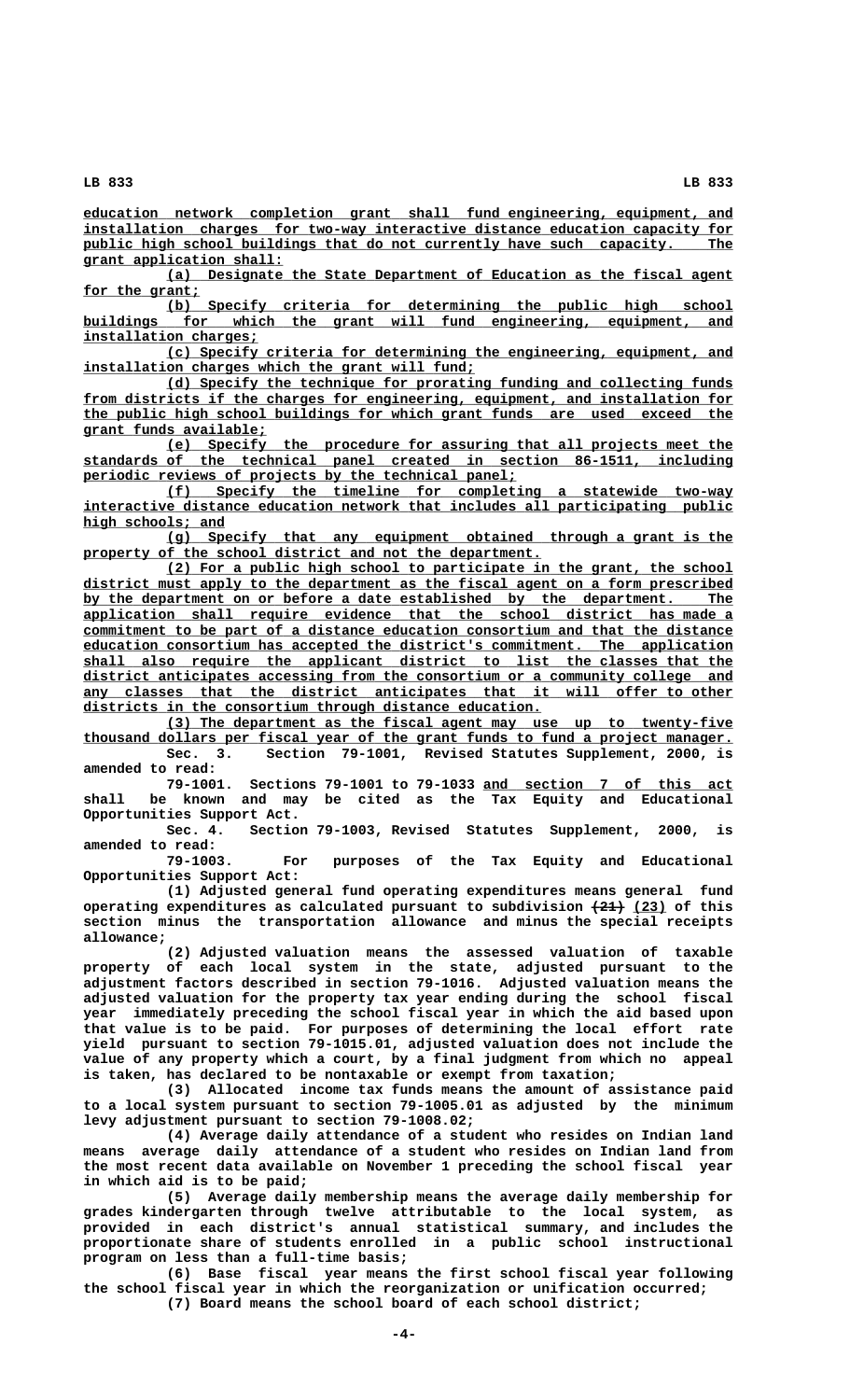**(8) Categorical funds means funds limited to a specific purpose by federal or state law, including, but not limited to, Title I funds, Title VI funds, federal vocational education funds, federal school lunch funds, Indian education funds, Head Start funds, funds from the Education Innovation Fund, and funds from the School Technology Fund;**

**(9) Consolidate means to voluntarily reduce the number of school districts providing education to a grade group and does not include dissolution pursuant to section 79-498;**

 **\_\_\_\_\_\_\_\_\_\_\_\_\_\_\_\_\_\_\_\_\_\_\_\_\_\_\_\_\_\_\_\_\_\_\_\_\_\_\_\_\_\_\_\_\_\_\_\_\_\_\_\_\_\_\_\_\_\_\_\_\_\_\_ (10) Converted contract means an expired contract that was in effect \_\_\_\_\_\_\_\_\_\_\_\_\_\_\_\_\_\_\_\_\_\_\_\_\_\_\_\_\_\_\_\_\_\_\_\_\_\_\_\_\_\_\_\_\_\_\_\_\_\_\_\_\_\_\_\_\_\_\_\_\_\_\_\_\_\_\_\_\_\_\_\_\_\_\_\_\_\_ for at least fifteen years for the education of students in a nonresident**  $distance$  in exchange for tuition from the resident district when the  **\_\_\_\_\_\_\_\_\_\_\_\_\_\_\_\_\_\_\_\_\_\_\_\_\_\_\_\_\_\_\_\_\_\_\_\_\_\_\_\_\_\_\_\_\_\_\_\_\_\_\_\_\_\_\_\_\_\_\_\_\_\_\_\_\_\_\_\_\_\_\_\_\_\_\_\_\_\_ expiration of such contract results in the nonresident district educating \_\_\_\_\_\_\_\_\_\_\_\_\_\_\_\_\_\_\_\_\_\_\_\_\_\_\_\_\_\_\_\_\_\_\_\_\_\_\_\_\_\_\_\_\_\_\_\_\_\_\_\_\_\_\_\_\_\_\_\_\_\_\_\_\_\_\_\_\_\_\_\_\_\_\_\_\_\_ students who would have been covered by the contract if the contract were \_\_\_\_\_\_\_\_\_\_\_\_\_\_\_\_\_\_\_\_\_\_\_\_\_\_\_\_\_\_\_\_\_\_\_\_\_\_\_\_\_\_\_\_\_\_\_\_\_\_\_\_\_\_\_\_\_\_\_\_\_\_\_\_\_\_\_\_\_\_\_\_\_\_\_\_\_\_ still in effect as option students pursuant to the enrollment option program \_\_\_\_\_\_\_\_\_\_\_\_\_\_\_\_\_\_\_\_\_\_\_\_\_\_\_\_\_\_ established in section 79-234;**

 **\_\_\_\_\_\_\_\_\_\_\_\_\_\_\_\_\_\_\_\_\_\_\_\_\_\_\_\_\_\_\_\_\_\_\_\_\_\_\_\_\_\_\_\_\_\_\_\_\_\_\_\_\_\_\_\_\_\_\_\_\_\_\_\_\_\_\_\_ (11) Converted contract option students means students who will be \_\_\_\_\_\_\_\_\_\_\_\_\_\_\_\_\_\_\_\_\_\_\_\_\_\_\_\_\_\_\_\_\_\_\_\_\_\_\_\_\_\_\_\_\_\_\_\_\_\_\_\_\_\_\_\_\_\_\_\_\_\_\_\_\_\_\_\_\_\_\_\_\_\_\_\_\_\_ option students pursuant to the enrollment option program established in \_\_\_\_\_\_\_\_\_\_\_\_\_\_\_\_\_\_\_\_\_\_\_\_\_\_\_\_\_\_\_\_\_\_\_\_\_\_\_\_\_\_\_\_\_\_\_\_\_\_\_\_\_\_\_\_\_\_\_\_\_\_\_\_\_\_\_\_\_\_\_\_\_\_\_\_\_\_ section 79-234 for the school fiscal year for which aid is being calculated** and who would have been covered by a converted contract if the contract were  **\_\_\_\_\_\_\_\_\_\_\_\_\_\_\_\_\_\_\_\_\_\_\_\_\_\_\_\_\_\_\_\_\_\_\_\_\_\_\_\_\_\_\_\_\_\_\_\_\_\_\_\_\_\_\_\_\_\_\_\_\_\_\_\_\_\_\_\_\_\_\_\_\_\_\_\_\_\_ still in effect and such school fiscal year is the first school fiscal year** for which such contract is not in effect;

 **\_\_\_\_ (12) Department means the State Department of Education;**

 **———— \_\_\_\_ (11) (13) District means any Class I, II, III, IV, V, or VI school district;**

 **———— \_\_\_\_ (12) (14) Ensuing school fiscal year means the school fiscal year following the current school fiscal year;**

 **———— \_\_\_\_ (13) (15) Equalization aid means the amount of assistance calculated to be paid to a local system pursuant to sections 79-1008.01 to 79-1022;**

 **———— \_\_\_\_ (14) (16) Fall membership means the total membership in kindergarten through grade twelve attributable to the local system as reported on the fall school district membership reports for each district pursuant to section 79-528;**

 **———— \_\_\_\_ (15) (17) Fiscal year means the state fiscal year which is the period from July 1 to the following June 30;**

 **———— \_\_\_\_ (16) (18) Formula students means (a) for state aid certified pursuant to section 79-1022, the sum of fall membership from the school fiscal year immediately preceding the school fiscal year in which the aid is to be paid, multiplied by the average ratio of average daily membership to fall membership for the second school fiscal year immediately preceding the school fiscal year in which aid is to be paid and the prior two school fiscal years, and tuitioned students from the school fiscal year immediately preceding the school fiscal year in which the aid is to be paid and (b) for final calculation of state aid pursuant to section 79-1065, the sum of average daily membership and tuitioned students from the school fiscal year immediately preceding the school fiscal year in which the aid was paid;**

 **———— \_\_\_\_ (17) (19) Free lunch and free milk student means a student who qualified for free lunches or free milk from the most recent data available on November 1 of the school fiscal year immediately preceding the school fiscal year in which aid is to be paid;**

 **———— \_\_\_\_ (18) (20) Full-day kindergarten means kindergarten offered by a district for at least one thousand thirty-two instructional hours;**

 **———— \_\_\_\_ (19) (21) General fund budget of expenditures means the total budgeted expenditures for general fund purposes as certified in the budget statement adopted pursuant to the Nebraska Budget Act, except that for purposes of the limitation imposed in section 79-1023, the calculation of Class I total allowable general fund budget of expenditures minus the special education budget of expenditures pursuant to section 79-1083.03, and the calculation pursuant to subdivision (2) of section 79-1027.01, the general fund budget of expenditures does not include any special grant funds, exclusive of local matching funds, received by a district subject to the approval of the department;**

 **———— \_\_\_\_ (20) (22) General fund expenditures means all expenditures from the general fund;**

 $\overline{21}$  (23) General fund operating expenditures means the total **general fund expenditures minus categorical funds, tuition paid, transportation fees paid to other districts, adult education, summer school, community services, redemption of the principal portion of general fund debt service, and transfers from other funds into the general fund for the second school fiscal year immediately preceding the school fiscal year in which aid is to be paid;**

 **———— \_\_\_\_ (22) (24) Income tax liability means the amount of the reported income tax liability for resident individuals pursuant to the Nebraska Revenue**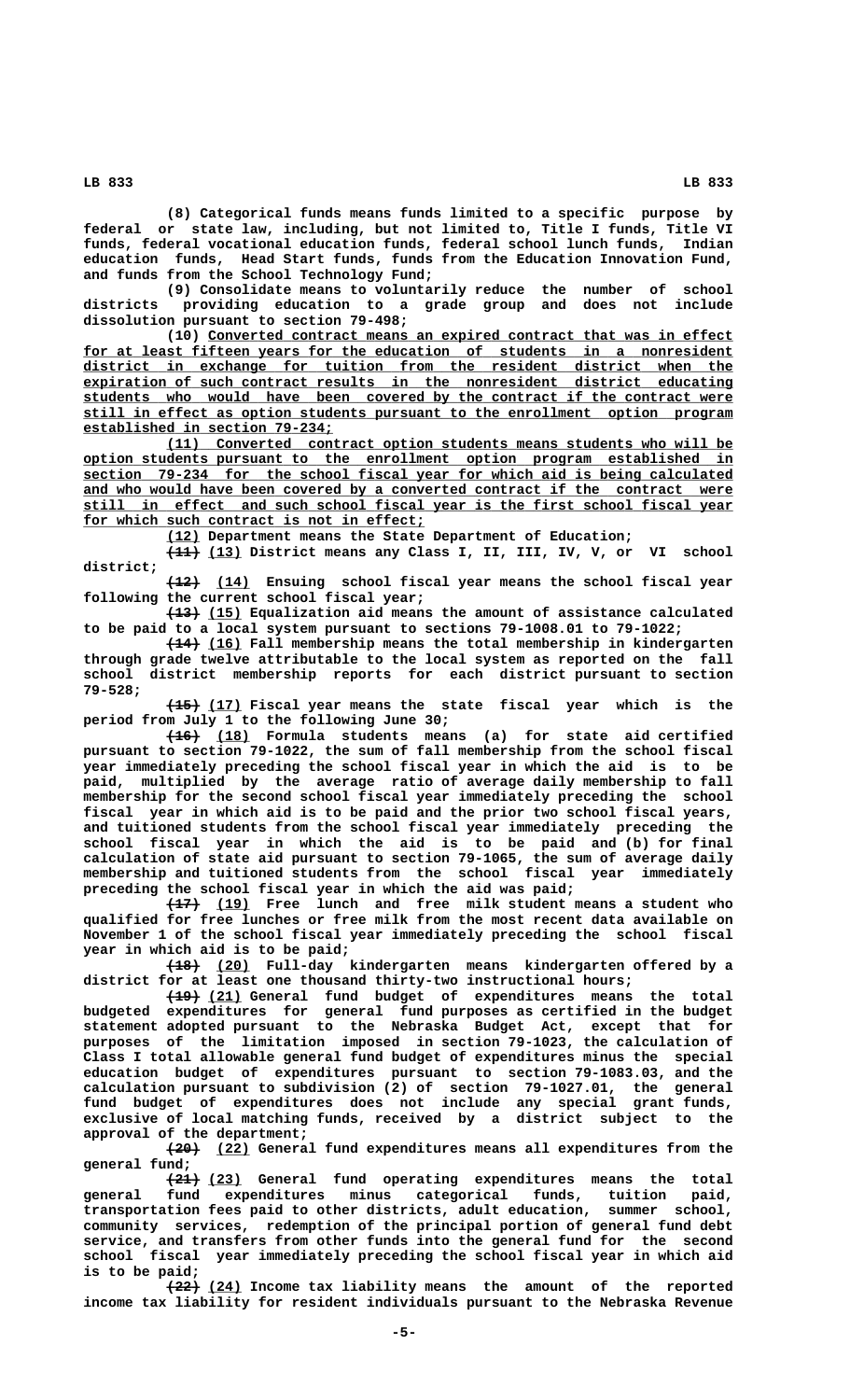**Act of 1967 less all nonrefundable credits earned and refunds made;**

 **———— \_\_\_\_ (23) (25) Income tax receipts means the amount of income tax collected pursuant to the Nebraska Revenue Act of 1967 less all nonrefundable credits earned and refunds made;**

 **———— \_\_\_\_ (24) (26) High school district means a school district providing instruction in at least grades nine through twelve;**

 **———— \_\_\_\_ (25) (27) Limited English proficiency student means a student with limited English proficiency from the most recent data available on November 1 of the school fiscal year preceding the school fiscal year in which aid is to be paid;**

 **———— \_\_\_\_ (26) (28) Local system means a Class VI district and the associated Class I districts or a Class II, III, IV, or V district and any affiliated Class I districts or portions of Class I districts. The membership, expenditures, and resources of Class I districts that are affiliated with multiple high school districts will be attributed to local systems based on the percent of the Class I valuation that is affiliated with each high school district;**

 **———— \_\_\_\_ (27) (29) Low-income child means a child under nineteen years of age living in a household having an annual adjusted gross income of fifteen thousand dollars or less for the second calendar year preceding the beginning of the school fiscal year for which aid is being calculated;**

 **———— \_\_\_\_ (28) (30) Most recently available complete data year means the most recent single school fiscal year for which the annual financial report, fall school district membership report, annual statistical summary, Nebraska income tax liability by school district for the calendar year in which the majority of the school fiscal year falls, and adjusted valuation data are available;**

 **———— \_\_\_\_ (29) (31) Regular route transportation means the transportation of students on regularly scheduled daily routes to and from the attendance center;**

 **———— \_\_\_\_ (30) (32) Reorganized district means any district involved in a consolidation and currently educating students following consolidation;**

 **———— \_\_\_\_ (31) (33) School year or school fiscal year means the fiscal year of a school district as defined in section 79-1091;**

 **———— \_\_\_\_ (32) (34) Special education means specially designed kindergarten through grade twelve instruction pursuant to section 79-1125, and includes special education transportation;**

> **———— \_\_\_\_ (33) (35) Special grant funds means the budgeted receipts for grants, including, but not limited to, Title I funds, Title VI funds, funds from the Education Innovation Fund, reimbursements for wards of the court, short-term borrowings including, but not limited to, registered warrants and tax anticipation notes, interfund loans, insurance settlements, and reimbursements to county government for previous overpayment, that have been approved by the state board;**

> **———— \_\_\_\_ (34) (36) Special receipts allowance means the amount of special education, state ward, and accelerated or differentiated curriculum program receipts included in local system formula resources under subdivisions (7), (8), (16), and (17) of section 79-1018.01;**

> **———— \_\_\_\_ (35) (37) State aid means the amount of assistance paid to a district pursuant to the Tax Equity and Educational Opportunities Support Act; ———— \_\_\_\_ (36) (38) State board means the State Board of Education;**

 **———— \_\_\_\_ (37) (39) State support means all funds provided to districts by the**

**State of Nebraska for the general fund support of elementary and secondary education;**

 **———— \_\_\_\_ (38) (40) Transportation allowance means the lesser of (a) for state aid calculated for school fiscal year 1998-99, each district's, and for state aid calculated for school fiscal year 1999-00 and each school fiscal year thereafter, each local system's general fund expenditures for regular route transportation and in lieu of transportation expenditures pursuant to section 79-611 in the second school fiscal year immediately preceding the school fiscal year in which aid is to be paid, but not including special education transportation expenditures or other expenditures previously excluded from general fund operating expenditures, or (b) for state aid calculated for school fiscal year 1998-99, for each district, and for state aid calculated for school fiscal year 1999-00 and each school fiscal year thereafter, for each local system, the number of miles traveled in the second school fiscal year immediately preceding the school fiscal year in which aid is to be paid by vehicles owned, leased, or contracted by the district or the districts in the local system for the purpose of regular route transportation multiplied by four hundred percent of the mileage rate established by the Department of Administrative Services pursuant to section 81-1176 as of January 1 of the most recently available complete data year added to in lieu of transportation expenditures pursuant to section 79-611 from the same data year;**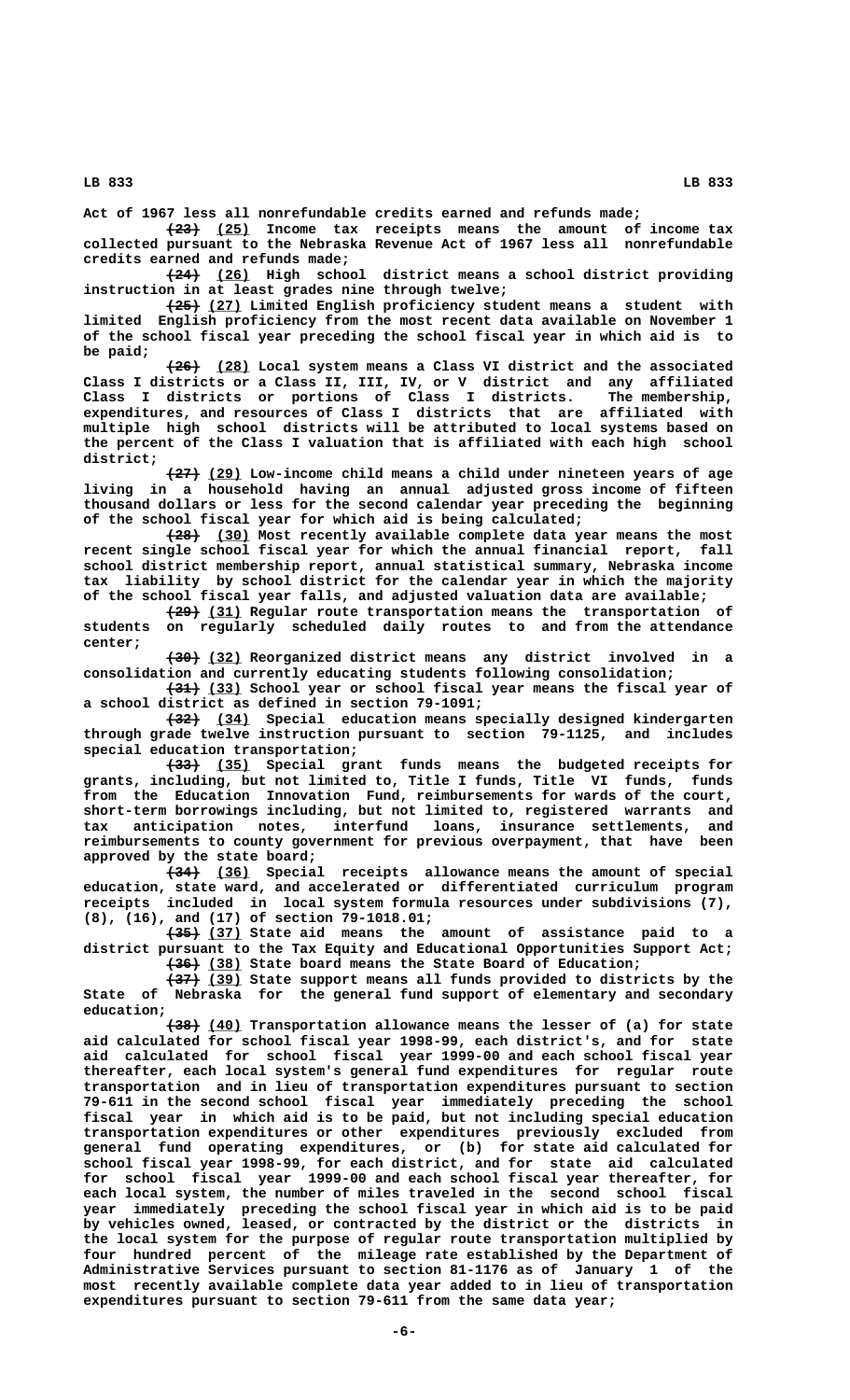**\_\_\_\_\_\_\_\_\_\_\_\_\_\_\_\_\_\_\_\_\_\_\_\_\_\_\_\_\_\_\_\_\_\_\_\_\_\_\_\_\_\_\_\_\_\_\_\_\_\_\_\_\_\_\_\_\_\_\_\_\_\_\_\_\_\_\_\_ (41) Tuition receipts from converted contracts means tuition** receipts received by a district from another district in the most recently  **\_\_\_\_\_\_\_\_\_\_\_\_\_\_\_\_\_\_\_\_\_\_\_\_\_\_\_\_\_\_\_\_\_\_\_\_\_\_\_\_\_\_\_\_\_\_\_\_\_\_\_\_\_\_\_\_\_\_\_\_\_\_\_\_\_\_\_\_\_\_\_\_\_\_\_\_\_\_ available complete data year pursuant to a converted contract prior to the \_\_\_\_\_\_\_\_\_\_\_\_\_\_\_\_\_\_\_\_\_\_\_\_\_\_\_ expiration of the contract; and**

 **———— \_\_\_\_ (39) (42) Tuitioned students means students in kindergarten through grade twelve of the district whose tuition is paid by the district to some other district or education agency.**

**Sec. 5. Section 79-1009, Revised Statutes Supplement, 2000, is amended to read:**

79-1009. (1) A district in which shall receive net option funding  **\_\_ \_\_\_ if option students as defined in section 79-233 (a) were actually enrolled in the school year immediately preceding the school year in which the aid is to** be paid shall receive net option funding or (b) will be enrolled in the school  **\_\_\_\_\_\_\_\_\_\_\_\_\_\_\_\_\_\_\_\_\_\_\_\_\_\_\_\_\_\_\_\_\_\_\_\_\_\_\_\_\_\_\_\_\_\_\_\_\_\_\_\_\_\_\_\_\_\_\_\_\_\_\_\_\_\_\_\_\_\_\_\_\_ year in which the aid is to be paid as converted contract option students.**

 **\_\_\_ (2) For purposes of this section: (a) Net option funding is the sum of the products of the net number of option students in each grade range multiplied by the lesser of the statewide average cost grouping cost per student or the local system cost grouping cost per student multiplied by the weighting factor for the corresponding grade range pursuant to section 79-1007.01; and (b) net number of option students is the number of option students actually enrolled in a grade range in the current data year minus the number of students residing in the district but enrolled in another district in the same grade range in the current data year as option students as defined in section 79-233. A district's net option funding shall be zero if the calculation produces a negative result.**

 **\_\_\_ (3) The determination of the net number of option students shall be \_\_\_ based on (a) the number of option students enrolled in the district or enrolled in another district as of the day of the fall membership count pursuant to section 79-528, for the school fiscal year immediately preceding** the school fiscal year in which the aid is to be paid <u>and (b) the number of</u>  **\_\_\_\_\_\_\_\_\_\_\_\_\_\_\_\_\_\_\_\_\_\_\_\_\_\_\_\_\_\_\_\_\_\_\_\_\_\_\_\_\_\_\_\_\_\_\_\_\_\_\_\_\_\_\_\_\_\_\_\_\_\_\_\_\_\_\_\_\_\_\_\_\_\_\_\_\_\_ option students that will be enrolled in the district or enrolled in another \_\_\_\_\_\_\_\_\_\_\_\_\_\_\_\_\_\_\_\_\_\_\_\_\_\_\_\_\_\_\_\_\_\_\_\_\_\_\_\_\_\_\_\_\_\_\_\_\_\_\_\_\_\_\_\_\_\_\_\_\_\_\_\_\_\_\_\_\_\_\_\_\_\_\_\_\_\_ district as converted contract option students for the school fiscal year in** which the aid is to be paid. Payments made under this section shall be made **from the funds to be disbursed under section 79-1005.01.**

 **——— \_\_\_ (2) (4) Payments made pursuant to this section shall go directly to the option school district but shall count as a formula resource for the local system.**

**Sec. 6. Section 79-1018.01, Revised Statutes Supplement, 2000, is amended to read:**

Local system formula resources include other actual **receipts available for the funding of general fund operating expenditures as determined by the department for the second school fiscal year immediately preceding the school fiscal year in which aid is to be paid, except that receipts from the Community Improvements Cash Fund, and receipts acquired \_ ——** pursuant to the Low-Level Radioactive Waste Disposal Act, and, beginning with  **\_\_\_\_\_\_\_\_\_\_\_\_\_\_\_\_\_\_\_\_\_\_\_\_\_\_\_\_\_\_\_\_\_\_\_\_\_\_\_\_\_\_\_\_\_\_\_\_\_\_\_\_\_\_\_\_\_\_\_\_\_\_\_\_\_\_\_\_\_\_\_\_\_\_\_\_\_\_ the calculation of state aid to be distributed in school fiscal year 2004-05, \_\_\_\_\_\_\_\_\_\_\_\_\_\_\_\_\_\_\_\_\_\_\_\_\_\_\_\_\_\_\_\_\_\_\_\_\_\_\_\_\_ tuition receipts from converted contracts shall not be included. Other actual receipts include:**

**(1) Public power district sales tax revenue;**

**(2) Fines and license fees;**

**(3) Tuition receipts from individuals, other districts, or any other** source except those derived from adult education <u>and except, beginning with</u>  **\_\_\_\_\_\_\_\_\_\_\_\_\_\_\_\_\_\_\_\_\_\_\_\_\_\_\_\_\_\_\_\_\_\_\_\_\_\_\_\_\_\_\_\_\_\_\_\_\_\_\_\_\_\_\_\_\_\_\_\_\_\_\_\_\_\_\_\_\_\_\_\_\_\_\_\_\_\_ the calculation of state aid to be distributed in school fiscal year 2004-05, \_\_\_\_\_\_\_\_\_\_\_\_\_\_\_\_\_\_\_\_\_\_\_\_\_\_\_\_\_\_\_\_\_\_\_\_\_\_\_\_\_ tuition receipts from converted contracts;**

**(4) Transportation receipts;**

**(5) Interest on investments;**

**(6) Other miscellaneous noncategorical local receipts, not including receipts from private foundations, individuals, associations, or charitable organizations;**

**(7) Special education receipts, excluding grant funds received pursuant to section 9-812;**

**(8) Special education receipts and non-special education receipts from the state for wards of the court and wards of the state;**

**(9) All receipts from the temporary school fund;**

**(10) Motor vehicle tax receipts received on or after January 1, 1998;**

**(11) Pro rata motor vehicle license fee receipts;**

**(12) Other miscellaneous state receipts excluding revenue from the textbook loan program authorized by section 79-734;**

**(13) Impact aid entitlements for the school fiscal year which have actually been received by the district to the extent allowed by federal law; (14) All other noncategorical federal receipts;**